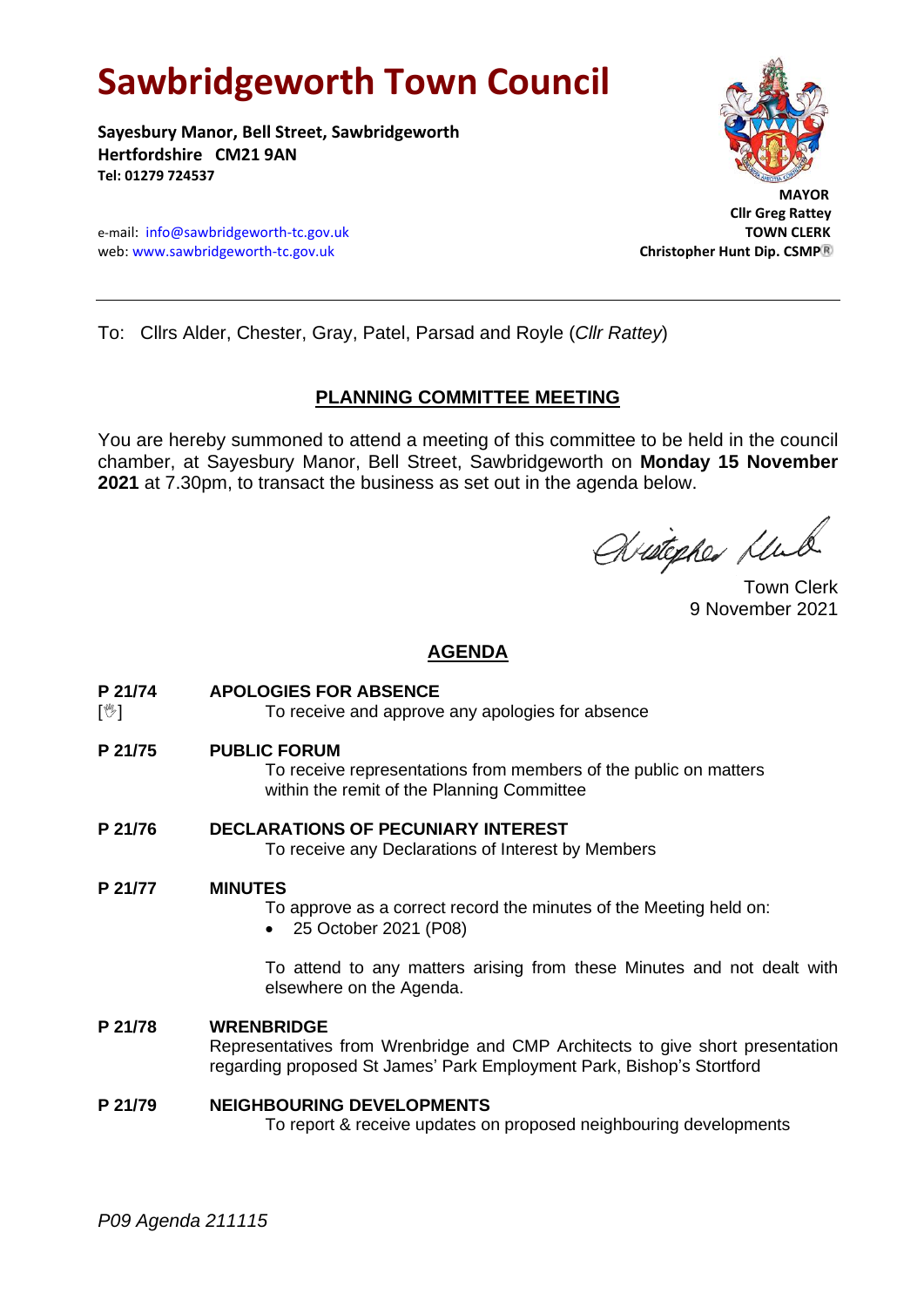#### **P 21/80 PLANNING APPLICATIONS RECEIVED FROM EHDC**

To consider Planning Applications received from EHDC since the last meeting of the Planning Committee.

#### **3/19/1046/FUL Land Adj to Fifth Ave Existing Eastwick Crossing Hertfordshire/Harlow**

**\_\_\_\_\_\_\_\_\_\_\_\_\_\_\_\_\_\_\_\_\_\_\_\_\_\_\_\_\_\_\_\_\_\_\_\_\_\_\_\_\_\_\_\_\_\_\_\_\_\_\_\_\_\_\_\_\_\_\_\_\_\_\_\_\_\_\_\_\_\_\_\_**

[Alterations to the existing Fifth Avenue road/rail bridge, and creation of new bridges to](https://publicaccess.eastherts.gov.uk/online-applications/applicationDetails.do?activeTab=documents&keyVal=PRSSZAGL00V00)  support the widening highway to west of the existing structure to create the Central Stort [Crossing, including embankment works, pedestrian and cycle facilities, a pedestrian and](https://publicaccess.eastherts.gov.uk/online-applications/applicationDetails.do?activeTab=documents&keyVal=PRSSZAGL00V00)  [cycle bridge over Eastwick Road, lighting and landscaping works and other associated](https://publicaccess.eastherts.gov.uk/online-applications/applicationDetails.do?activeTab=documents&keyVal=PRSSZAGL00V00)  [works](https://publicaccess.eastherts.gov.uk/online-applications/applicationDetails.do?activeTab=documents&keyVal=PRSSZAGL00V00)

**\_\_\_\_\_\_\_\_\_\_\_\_\_\_\_\_\_\_\_\_\_\_\_\_\_\_\_\_\_\_\_\_\_\_\_\_\_\_\_\_\_\_\_\_\_\_\_\_\_\_\_\_\_\_\_\_\_\_\_\_\_\_\_\_\_\_\_\_\_\_\_\_**

# **3/21/2506/HH 82 White Post Field, CM21**

Demolition of conservatory. Erection of [a two storey rear extension, first floor side](https://publicaccess.eastherts.gov.uk/online-applications/applicationDetails.do?keyVal=R0B0ERGLHBL00&activeTab=summary)  [extension, enlargement of existing porch, alterations to fenestration](https://publicaccess.eastherts.gov.uk/online-applications/applicationDetails.do?keyVal=R0B0ERGLHBL00&activeTab=summary) **\_\_\_\_\_\_\_\_\_\_\_\_\_\_\_\_\_\_\_\_\_\_\_\_\_\_\_\_\_\_\_\_\_\_\_\_\_\_\_\_\_\_\_\_\_\_\_\_\_\_\_\_\_\_\_\_\_\_\_\_\_\_\_\_\_\_\_\_\_\_\_\_**

**\_\_\_\_\_\_\_\_\_\_\_\_\_\_\_\_\_\_\_\_\_\_\_\_\_\_\_\_\_\_\_\_\_\_\_\_\_\_\_\_\_\_\_\_\_\_\_\_\_\_\_\_\_\_\_\_\_\_\_\_\_\_\_\_\_\_\_\_\_\_\_\_**

**\_\_\_\_\_\_\_\_\_\_\_\_\_\_\_\_\_\_\_\_\_\_\_\_\_\_\_\_\_\_\_\_\_\_\_\_\_\_\_\_\_\_\_\_\_\_\_\_\_\_\_\_\_\_\_\_\_\_\_\_\_\_\_\_\_\_\_\_\_\_\_\_**

# **3/21/2667/HH 15 Hoestock Road, CM21 0DZ**

[Single storey front extension](https://publicaccess.eastherts.gov.uk/online-applications/applicationDetails.do?keyVal=R1F4UQGLHNT00&activeTab=summary)

**3/21/2720/FUL Land between 136 & 130 Sheering Mill Lane, CM21 9ND** [Proposed new dwelling and associated landscaping](https://publicaccess.eastherts.gov.uk/online-applications/applicationDetails.do?activeTab=documents&keyVal=R1Q8WBGLHRF00)

# **3/21/2721/HH &**

**3/21/2722/LBC Green Man House, 123 Sheering Mill Lane, CM21 9ND** [Construction of single storey rear extension and replacement of ground floor rear window](https://publicaccess.eastherts.gov.uk/online-applications/applicationDetails.do?activeTab=documents&keyVal=R1Q8XSGLHRI00)  with glazed doors. Removal of internal partition wall and alteration of ground floor pantry [to form enlarged utility room. Fix shut an external door opening and infill with studwork to](https://publicaccess.eastherts.gov.uk/online-applications/applicationDetails.do?activeTab=documents&keyVal=R1Q8XSGLHRI00)  [rear. Alteration of first floor bedroom and bathrooms to remove partition wall, infill existing](https://publicaccess.eastherts.gov.uk/online-applications/applicationDetails.do?activeTab=documents&keyVal=R1Q8XSGLHRI00)  [door opening and install new internal partition. Demolition of existing garage. Proposed](https://publicaccess.eastherts.gov.uk/online-applications/applicationDetails.do?activeTab=documents&keyVal=R1Q8XSGLHRI00)  new [entrance gates](https://publicaccess.eastherts.gov.uk/online-applications/applicationDetails.do?activeTab=documents&keyVal=R1Q8XSGLHRI00) **\_\_\_\_\_\_\_\_\_\_\_\_\_\_\_\_\_\_\_\_\_\_\_\_\_\_\_\_\_\_\_\_\_\_\_\_\_\_\_\_\_\_\_\_\_\_\_\_\_\_\_\_\_\_\_\_\_\_\_\_\_\_\_\_\_\_\_\_\_\_\_\_**

# **3/21/2723/HH 2 Redricks Lane, CM21 0RL**

Loft conversion with rear [dormer and two roof lights to front](https://publicaccess.eastherts.gov.uk/online-applications/applicationDetails.do?activeTab=documents&keyVal=R1Q8Y3GLHRM00)

# **3/21/2731/LBC & 64 Station Road, CM21 9AZ 3/21/2737/HH**

[Demolition of single storey rear projection. Construction of two storey rear extension.](https://publicaccess.eastherts.gov.uk/online-applications/applicationDetails.do?activeTab=documents&keyVal=R1VVL9GLHSX00)  Exterior render removed and [replaced with traditional lime render. Internal alterations to](https://publicaccess.eastherts.gov.uk/online-applications/applicationDetails.do?activeTab=documents&keyVal=R1VVL9GLHSX00)  [install new first floor partition wall and create new first floor doorway](https://publicaccess.eastherts.gov.uk/online-applications/applicationDetails.do?activeTab=documents&keyVal=R1VVL9GLHSX00)

**\_\_\_\_\_\_\_\_\_\_\_\_\_\_\_\_\_\_\_\_\_\_\_\_\_\_\_\_\_\_\_\_\_\_\_\_\_\_\_\_\_\_\_\_\_\_\_\_\_\_\_\_\_\_\_\_\_\_\_\_\_\_\_\_\_\_\_\_\_\_\_\_**

**\_\_\_\_\_\_\_\_\_\_\_\_\_\_\_\_\_\_\_\_\_\_\_\_\_\_\_\_\_\_\_\_\_\_\_\_\_\_\_\_\_\_\_\_\_\_\_\_\_\_\_\_\_\_\_\_\_\_\_\_\_\_\_\_\_\_\_\_\_\_\_\_**

# **P 21/81 LATE PLANNING APPLICATIONS**

To deal with Planning Applications received from EHDC following the Publication of this Agenda and received before 12 November 2021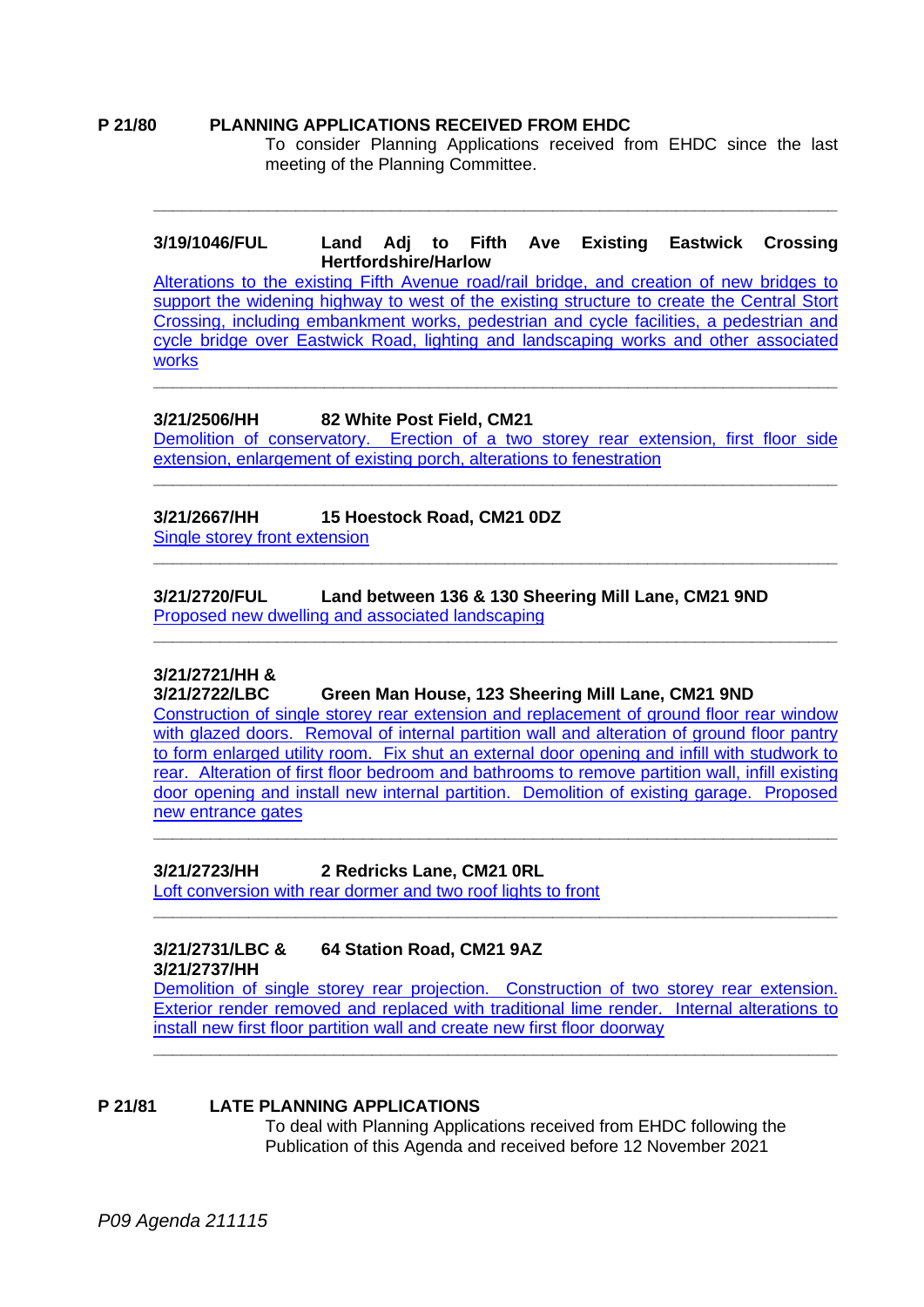#### **P 21/82 PLANNING DECISIONS MADE BY EHDC** To receive Planning Decisions from EHDC.

# **3/21/1016/FUL 11 Cambridge Road, CM21 9JP**

Demolition of the existing property and construction of a replacement dwelling. *STC Comment:* No comment *EHDC Decision:* Granted **\_\_\_\_\_\_\_\_\_\_\_\_\_\_\_\_\_\_\_\_\_\_\_\_\_\_\_\_\_\_\_\_\_\_\_\_\_\_\_\_\_\_\_\_\_\_\_\_\_\_\_\_\_\_\_\_\_\_\_\_\_\_\_\_\_\_\_\_\_\_\_\_**

# **3/21/1291/HH 77 The Crest, CM21 0ES**

Two storey side and rear extension, replacement of garage, erection of canopy to front, replacement of cladding with painted render, existing driveway to be enlarged and enlargement of dropped kerb

**\_\_\_\_\_\_\_\_\_\_\_\_\_\_\_\_\_\_\_\_\_\_\_\_\_\_\_\_\_\_\_\_\_\_\_\_\_\_\_\_\_\_\_\_\_\_\_\_\_\_\_\_\_\_\_\_\_\_\_\_\_\_\_\_\_\_\_\_\_\_\_\_**

**STC Comment:** Objection. Overdevelopment of site

*EHDC Decision:* Refused. "The proposed development, by reason of its size, scale, siting and design fails to demonstrate a sufficient degree of subservience to the host dwelling and would be harmful to the character and appearance of the dwelling. Accordingly it would appear out of keeping and unduly prominent from public vantage point; failing to respect or promote local distinctiveness. The proposal is thereby contrary to Policies DES4 and HOU11 of the East Herts District Plan 2018" & "The proposed two storey side and rear extension, by reason of its size and siting in relation to the adjacent property (no.77 The Crest), would have an overbearing and overshadowing effect on the general amenity of the occupiers of that property, to the detriment of the residents thereof, and would thereby be contrary to Policy DES4 of the East Herts District Plan 2018.

# **3/21/1178/FUL Land At Railway Meadow, London Road, Spellbrook**

Erection of 7 dwellings, associated vehicular access, landscaping and infrastructure *STC Comment:* No objection

*EHDC Decision:* Refused. "The proposed development falls outside the identified built up area of Spellbrook and in the absence of any neighbourhood plan identifying the site as a development site the development is contrary to the sustainable development strategy for the District and policies DPS2 and VILL2 of the adopted East Herts District Plan 2018".

**\_\_\_\_\_\_\_\_\_\_\_\_\_\_\_\_\_\_\_\_\_\_\_\_\_\_\_\_\_\_\_\_\_\_\_\_\_\_\_\_\_\_\_\_\_\_\_\_\_\_\_\_\_\_\_\_\_\_\_\_\_\_\_\_\_\_\_\_\_\_\_\_**

**\_\_\_\_\_\_\_\_\_\_\_\_\_\_\_\_\_\_\_\_\_\_\_\_\_\_\_\_\_\_\_\_\_\_\_\_\_\_\_\_\_\_\_\_\_\_\_\_\_\_\_\_\_\_\_\_\_\_\_\_\_\_\_\_\_\_\_\_\_\_\_\_**

# **3/21/1339/HH Highbank, London Road, Spellbrook, CM23 4AX**

Demolition of side extension. Single storey rear extension; raising of roof to create first floor extension with roof lights to front, dormer window to side and dormer window with Juliet balconies to rear; and alterations to fenestration.

#### *STC Comment:* No objection

*EHDC Decision:* Refused. "The proposed development by reason of its size and scale together with previous extensions would cumulatively result in a disproportionate addition to the original building and would amount to inappropriate development in the Green Belt. The proposal would also result in further harm by loss of openness. Very special circumstances have not been identified that would clearly outweigh the harm by reason of inappropriateness, and other harm. The proposal would therefore be contrary to Policy GBR1 of the East Herts District Plan 2018 and the National Planning Policy Framework. 2& "The proposed roof enlargement and dormer, by reason of its size, scale, siting and design would add excessive bulk and massing to the roof of the property and would be harmful to the character and appearance of the dwelling . The proposal is thereby contrary to Policies DES4 and HOU11 of the East Herts District Plan 2018.

**\_\_\_\_\_\_\_\_\_\_\_\_\_\_\_\_\_\_\_\_\_\_\_\_\_\_\_\_\_\_\_\_\_\_\_\_\_\_\_\_\_\_\_\_\_\_\_\_\_\_\_\_\_\_\_\_\_\_\_\_\_\_\_\_\_\_\_\_\_\_\_\_**